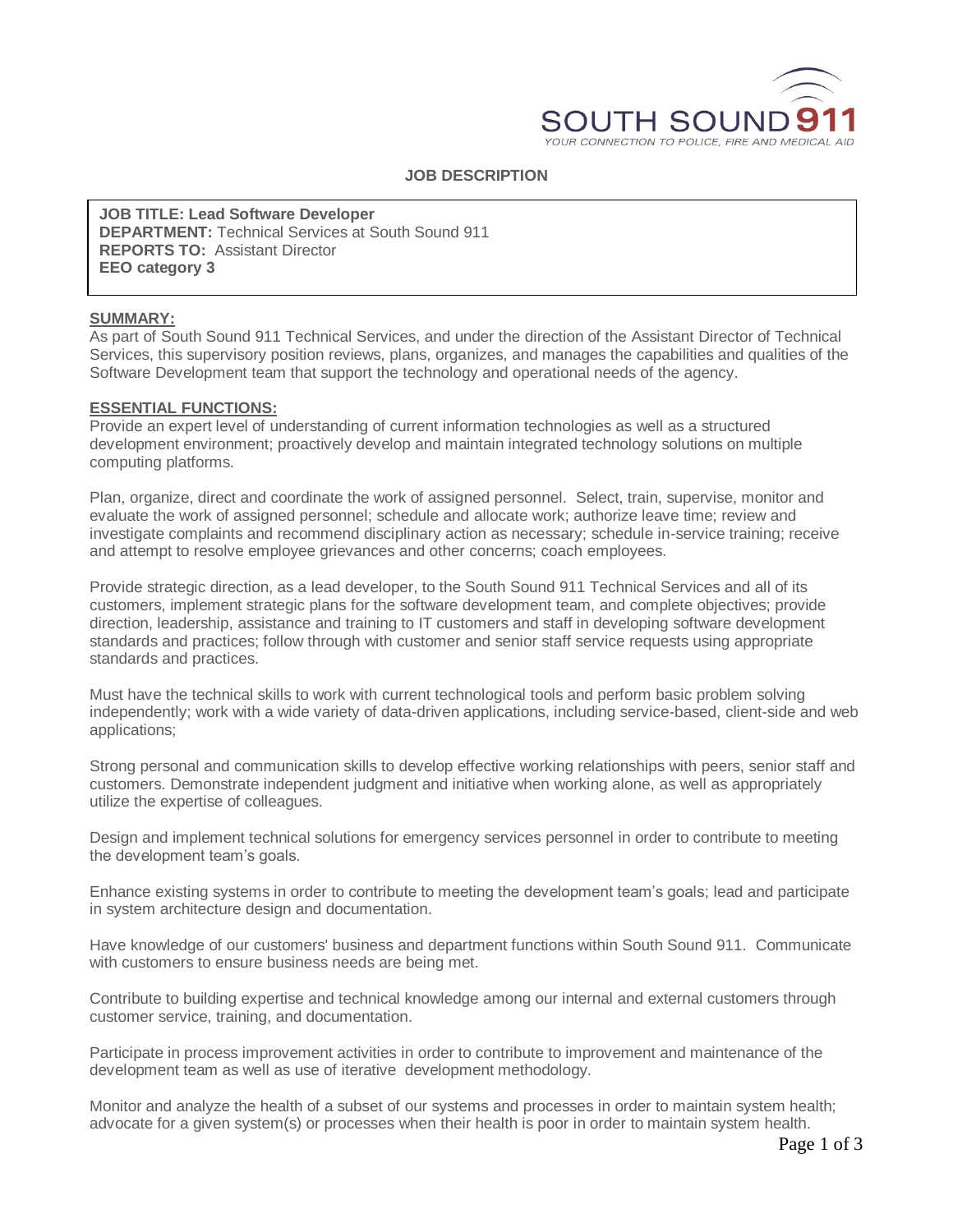Keep up-to-date on current development tools, technologies, methodologies, and platforms. Research and recommend new technologies, frameworks, and languages as relevant to the development team's goals.

Assist the development team's scrum master with overseeing and moderating team velocity.

Represent the development team in the greater technology community to foster recruiting efforts and contribute to public safety awareness.

## **QUALIFICATIONS:**

A Bachelor's degree in computer science or a related STEM field (Science, Technology, Engineering, and Math) and/or equivalent work experience. Six years of professional application development experience directly supporting public safety information technology systems. Additional related education or experience may substitute year-for-year for the requirements.

# **REQUIRED ABILITY, KNOWLEDGE AND EXPECTATIONS:**

Fluent use of the English language

Understand and follow written and verbal instructions.

Understand and interpret complex rules and procedures.

Read, interpret, explain, apply and follow applicable laws, ordinances, codes, regulations, policies and procedures.

Work appropriately with confidential material and information.

Work with speed and accuracy.

Follow safety rules and regulations.

Ability to decompose complex problems into manageable units of work

Exercise a high degree of independent judgment in problem solving and decision-making related to professional software development duties.

Communicate efficiently and effectively both orally and in writing using tact, patience and courtesy.

Maintain cooperative and effective working relationships with others.

Analyze situations quickly and adopt an effective course of action.

Organize work with many interruptions and multiple tasks to meet schedules and timelines.

Be reliable, dependable and report for work on a consistent basis.

# **LICENSES, CERTIFICATES AND OTHER REQUIREMENTS:**

Proficient with standard suite of Microsoft Office software

Experience with C#/.NET languages or Java.

Experience using SQL or LINQ to develop data-driven applications.

Experience with software development life cycle best practices, including coding standards, code reviews,

source control management, and build processes.

Experience with iterative software development life cycle

Unit test and debugging experience

# **PHYSICAL REQUIREMENTS:**

The physical demands described here are representative of those that must be met by an employee to successfully perform the essential functions of this job. Reasonable accommodations may be made to enable individuals with disabilities to perform the essential functions.

While performing the duties of this job, the employee is regularly required to sit at a computer terminal, frequent walking both indoors and out; use hands to finger, handle, or feel and talk or hear. The employee is frequently required to reach with hands and arms. The employee is occasionally required to stand, stoop, or kneel. The employee must occasionally lift and/or move up to 25 pounds. Specific vision abilities required by this job include close vision, distance vision, peripheral vision, depth perception and ability to adjust focus.

# **WORKING ENVIRONMENT:**

Office environment with frequent interruptions. The noise level in the work environment is usually quiet. This position will interact with employees and customers on a daily basis. Office environment is subject to 24/7 emergency call out and traveling to different locations to conduct work